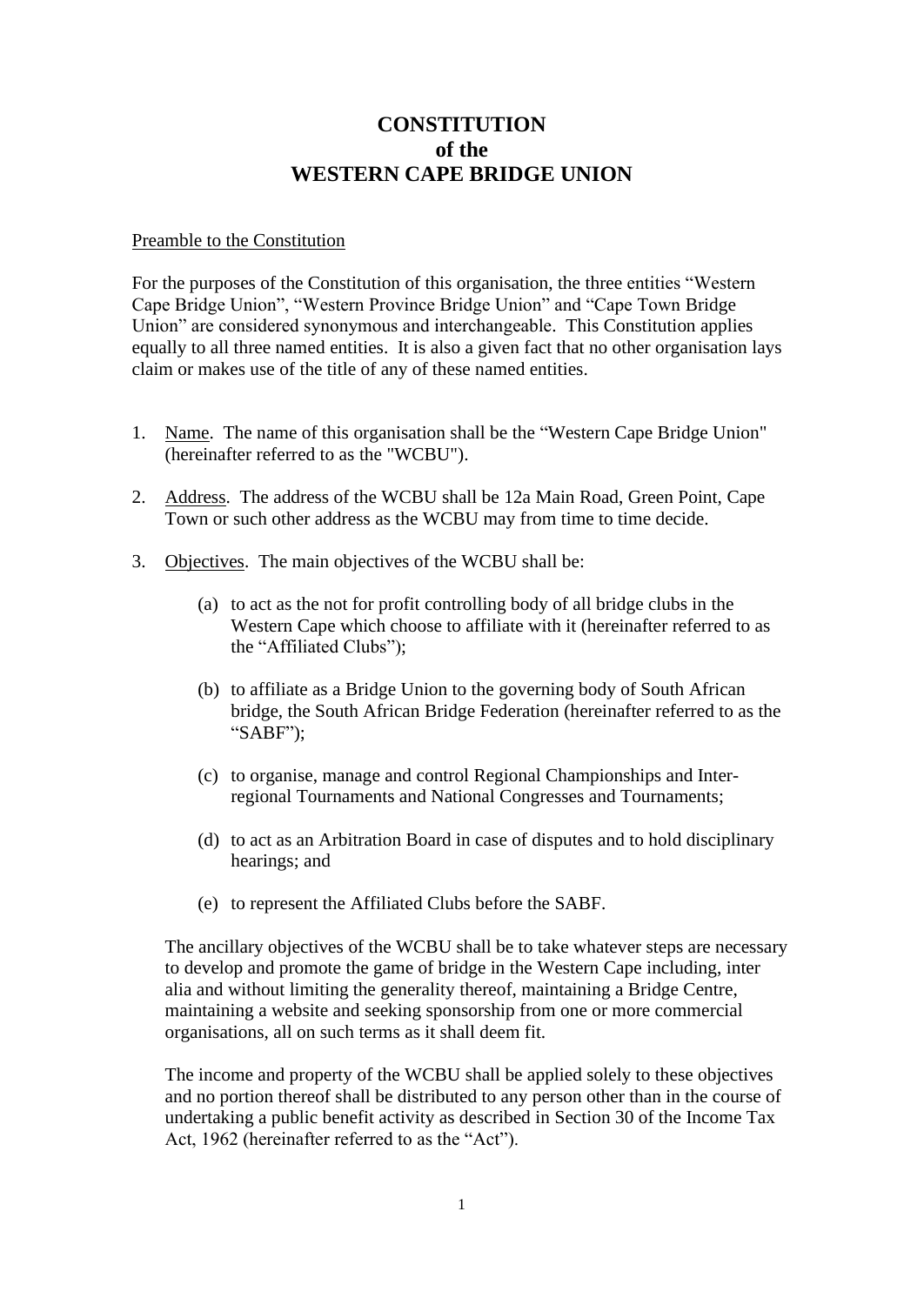- 4. Members. The members of the WCBU shall be the Affiliated Clubs.
- 5. Management. The WCBU shall be managed by an Executive Committee whose members shall consist of
	- (a) six officers, viz.
		- (i) a President
		- (ii) a Vice President
		- (iii) a Secretary
		- (iv) a Treasurer
		- (v) a Chief Tournament Director and
		- (vi) a Transformation and Sports Liaison Officer

(hereinafter collectively referred to as the "Officers") who shall be elected (or re-elected) by the Affiliated Clubs each year; and

- (b) at least three other persons who shall be elected (or re-elected) by the Affiliated Clubs each year; and
- (c) such further individuals whom the Officers, acting unanimously, may from time to time appoint during the course of a year in order to carry out one or more specifically designated assignments.

All such Officers and other Executive Committee members shall be members of an Affiliated Club. The Officers and other Executive Committee members, other than the Chief Tournament Director, shall not be remunerated for carrying out their duties as such but all Officers and other Executive Committee members may be reimbursed for any expenses which they may incur in so doing.

In case of any vacancy in the office of the Vice President during the course of a year the President shall serve both as President and as Vice President. In case of any vacancy in the office of any other Officer during the course of a year the Vice President shall succeed to that office.

The Executive Committee shall meet not less frequently than every three months at such times as the President shall direct. At all such Executive Committee meetings the President shall preside unless he shall be absent in which case the Vice President shall preside. In the event of a voting tie at an Executive Committee meeting the Officer presiding at that meeting shall have the casting vote. At all such meetings the Secretary shall keep Minutes.

- 6. Bank Accounts. The WCBU shall be empowered to open and operate bank accounts on such terms as it shall deem fit.
- 7. Status. The WCBU shall exist in its own right separately from its members and shall continue in existence without regard to any changes in the identity of its members or of its officers. It shall be able to own property of any kind and shall be able to sue and to be sued in its own name.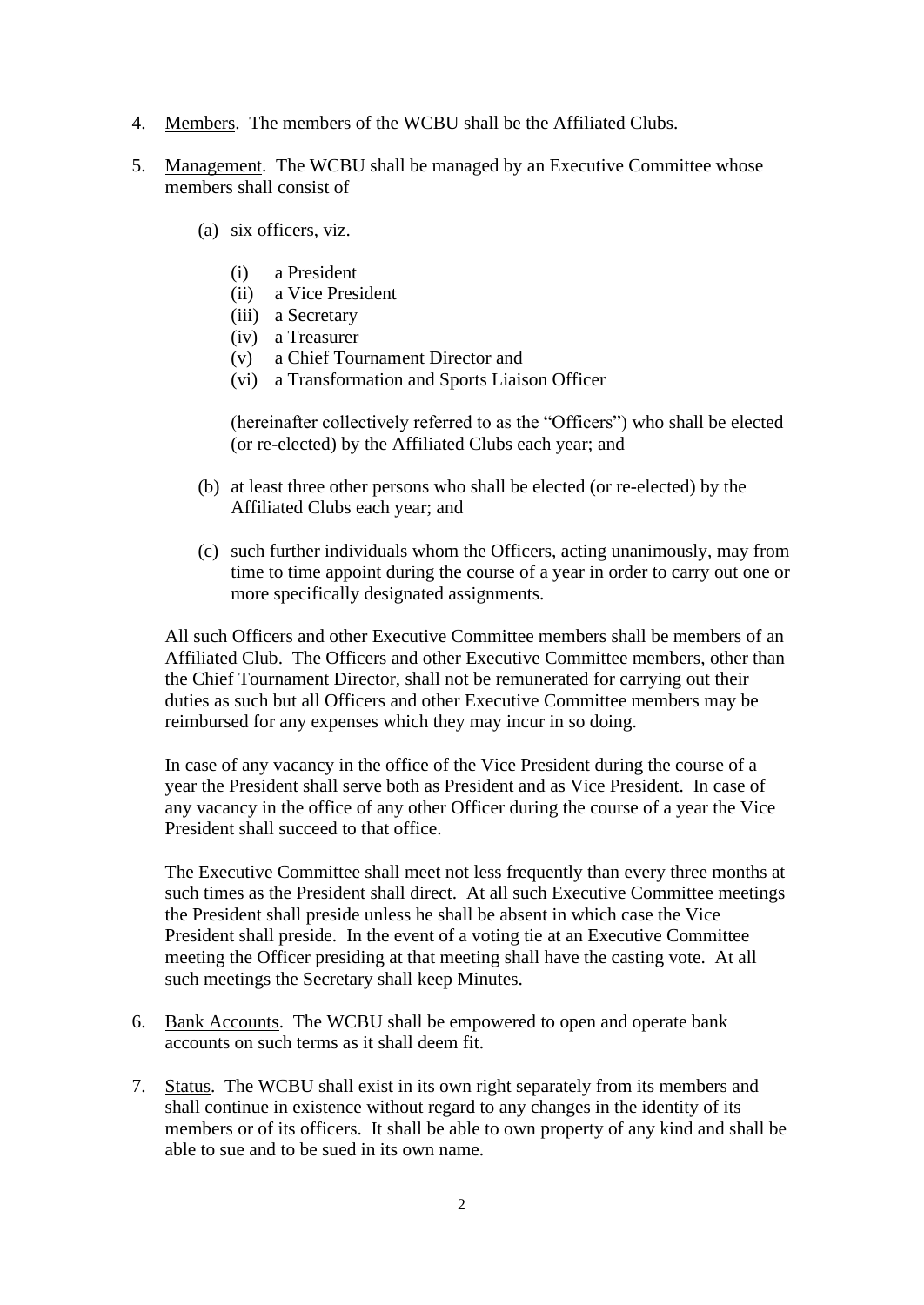8. Meetings. The Affiliated Clubs shall hold a WCBU Annual General Meeting in February or March of each year at such time as the President shall direct. The Affiliated Clubs may also hold one or more WCBU Special Meetings during the course of each year at such time as the President shall direct. The Secretary shall give the Affiliated Clubs not less than thirty days' notice of any such Meeting. Upon giving the Affiliated Clubs notice of any such Meeting the Secretary shall simultaneously give such Clubs a draft Agenda for that Meeting. Any individual who is a member of an Affiliated Club may attend any such Meeting but only representatives of an Affiliated Club can vote on behalf of their Club on resolutions presented at such Meeting. No Officer of the WCBU or other Executive Committee Member thereof may serve as a representative of an Affiliated Club at any such Meeting. No individual may serve as a representative of more than one Affiliated Club. At all such meetings the Secretary shall keep Minutes.

At such WCBU Meetings the President shall report to the Affiliated Clubs on the Executive Committee's actions since the preceding Meeting. At such Meetings the Affiliated Clubs shall (a) adopt the Minutes of the previous such Meeting and (b) confirm the actions of the Executive Committee or direct the Executive Committee with regard to any matter not so confirmed.

At the WCBU Annual General Meeting the Treasurer shall present a WCBU Financial Statement to the Affiliated Clubs for approval. Such Financial Statement shall set forth details of all income received and expenses incurred by the WCBU during its preceding financial year to  $31<sup>st</sup>$  December. At such Meeting the Affiliated Clubs shall elect the WCBU Officers to serve until the next WCBU Annual General Meeting.

- 9. Honorary Life Officers. Honorary Life Officers of the WCBU may be elected at any WCBU Meeting. Any Affiliated Club, of which an Honorary Life Officer of the WCBU is a member, shall thenceforth not be required to pay fees to the WCBU with respect to such Honorary Life Officer's membership. At no time shall there be more than four Honorary Life Officers.
- 10. Voting. At any WCBU Meeting each of the Affiliated Clubs shall be represented by not more than three representatives. At such Meetings each Affiliated Club will have the number of votes determined by
	- (a) calculating the total number of individuals who played bridge at that Club during October and November of the preceding calendar year
	- (b) dividing that number by the total number of sessions during which bridge was played at that Club during those two months and
	- (c) reducing the number resulting to the nearest whole number

which it can then cast on any resolution presented at any such Meeting. An Affiliated Club may not cast some of its votes for a particular resolution and others against that resolution, but it may abstain from voting for a particular resolution.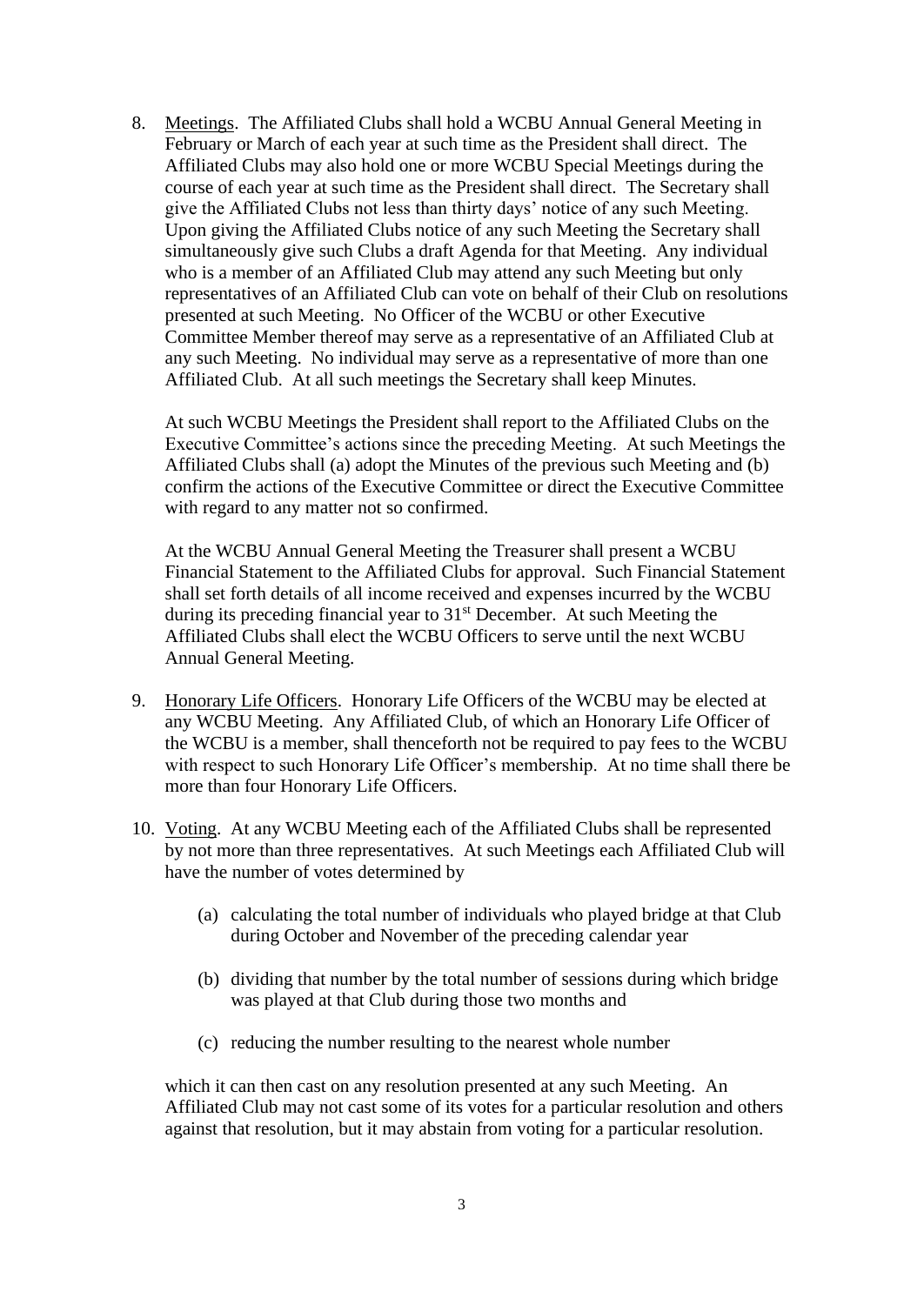Any appointment of an Honorary Life Officer shall be effective only if it receives ninety percent of the votes cast for all Affiliated Clubs as so determined. Any proposed amendment to this Constitution or any resolution to suspend or expel any Affiliated Club or any resolution to dissolve the WCBU shall be effective only if it receives seventy-five percent of the votes so cast. Any other resolution shall be effective if it receives fifty percent of the votes so cast.

A quorum at any such Meeting will consist of fifty percent of the total number of votes for all Affiliated Clubs as so determined. If a quorum is not present at any such Meeting the President shall direct a new date for the Meeting which date shall be not less than thirty-five days subsequent to the date of the previously scheduled Meeting. At any such rescheduled Meeting a quorum will consist of the total number of votes of the Affiliated Clubs present at such Meeting.

- 11. Affiliated Clubs. In order that a bridge club in the Western Cape may be an Affiliated Club it must
	- (a) provide the WCBU with a copy of its Constitution, if any, which Constitution must be acceptable to the WCBU,
	- (b) agree to pay such fees to the WCBU as the WCBU may from time to time direct and
	- (c) certify that all of its members are, or intend to become, members of the SABF.

Any Affiliated Club may resign from the WCBU at any time, but any such resignation shall have no effect on the fees due from it to the WCBU. The interest of any Affiliated Club in the WCBU shall not be capable of assignment.

- 12. Dissolution. If the Affiliated Clubs decide to dissolve the WCBU by voting thereon in the manner prescribed in clause 10, the WCBU shall thereupon be dissolved. Upon such dissolution the WCBU's assets shall thereupon be distributed to the SABF if it shall then be a public benefit organisation which has been approved in terms of Section 30 of the Act, failing which to any public benefit organisation similar to the WCBU which has so been approved.
- 13. Arbitration. At the request of an Affiliated Club the WCBU may, at its discretion, arbitrate in any dispute between that Club and a member of that Club. Before so doing, however, the WCBU shall first determine that the Club and the Club member have previously exhausted all other means available to them under the Club's Constitution and procedures to resolve the dispute. The WCBU's decision in any such arbitration shall be binding upon all parties thereto.

Should any dispute arise which involves

- (a) the WCBU
- (b) any one or more of its Officers
- (c) any one or more of the Affiliated Clubs and/or
- (d) any one or more members of the Affiliated Clubs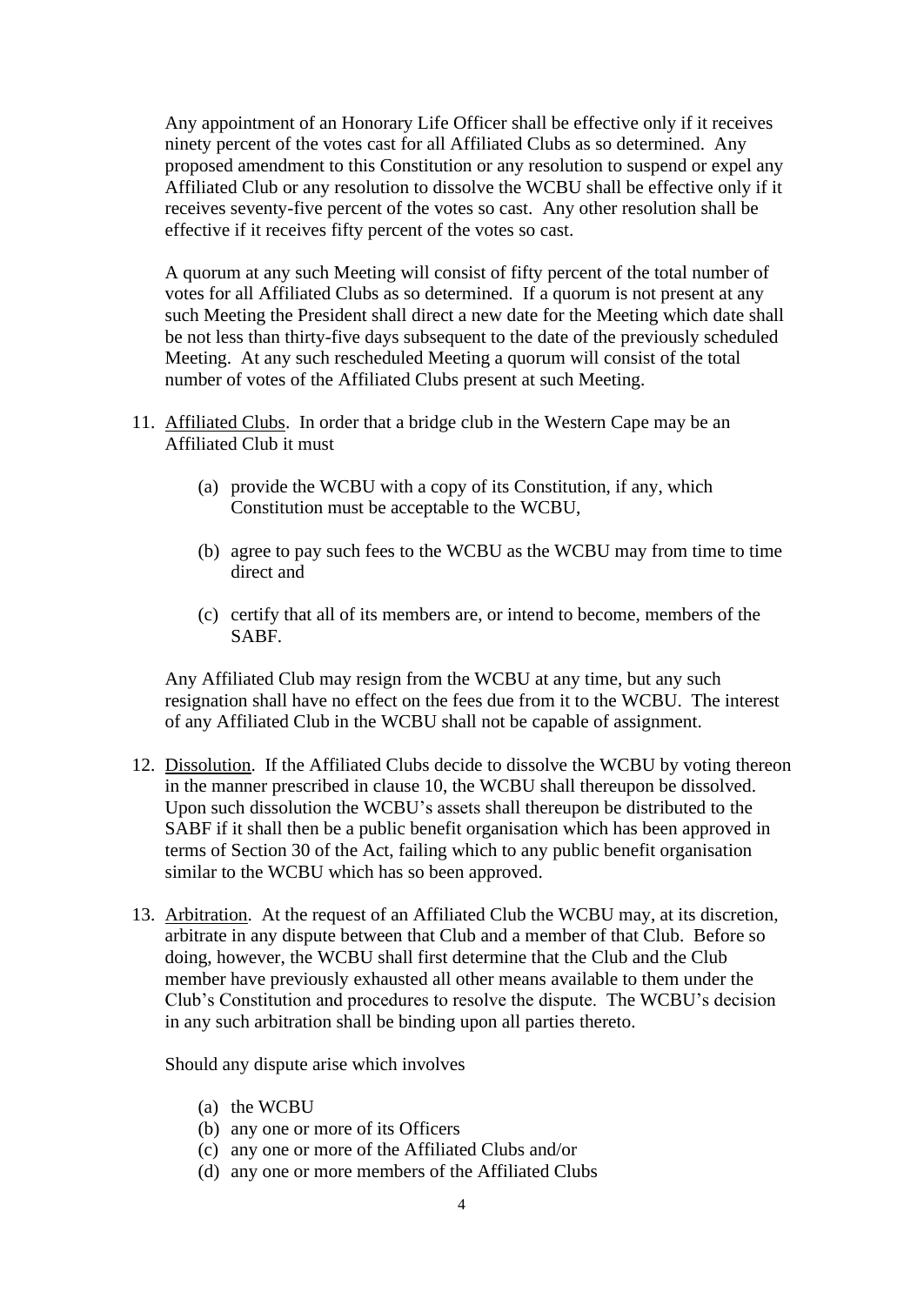pertaining to any matter arising from the interpretation or implementation of this Constitution or arising from the game of bridge to the extent that it is governed by this Constitution then such dispute shall be referred to the Arbitration Forum of the Western Cape Provincial Government to be dealt with in accordance with the Rules of that Forum.

14. Discipline. The WCBU shall be entitled to penalise or suspend any player taking part in any event run by the WCBU. The WCBU shall also be entitled to expel any player taking part in any such event or to refuse any entry to any WCBU event.

The WCBU shall be entitled to suspend or expel any Affiliated Club by convening a WCBU Special Meeting for such purpose and by accompanying notice thereof with a full statement of the reasons for such proposed suspension or expulsion.

- 15. Donations. The WCBU shall not accept any donation which is revocable at the instance of the donor or which is subject to any condition which could enable the donor or any person connected to the donor to derive some direct or indirect benefit from the application of such donation.
- 16. Tax Status. The WCBU shall take such steps as may be required in order to be approved as a public benefit organisation for South African tax purposes. For this purpose, three of its Officers, who shall not be connected with each other, shall accept fiduciary responsibility for the WCBU and shall ensure
	- (a) that no activity of the WCBU will, directly or indirectly, promote the economic self-interest of any Officer, Honorary Life Officer or employee of the WCBU otherwise than by way of reasonable remuneration for services rendered which remuneration shall not be excessive nor shall benefit any person in a manner inconsistent with the WCBU's aims and objects; and
	- (b) that no single person, directly or indirectly, can control the decision-making powers of the WCBU.

The WCBU shall submit a copy of this Constitution and of all amendments thereto to the Commissioner for the South African Revenue Service.